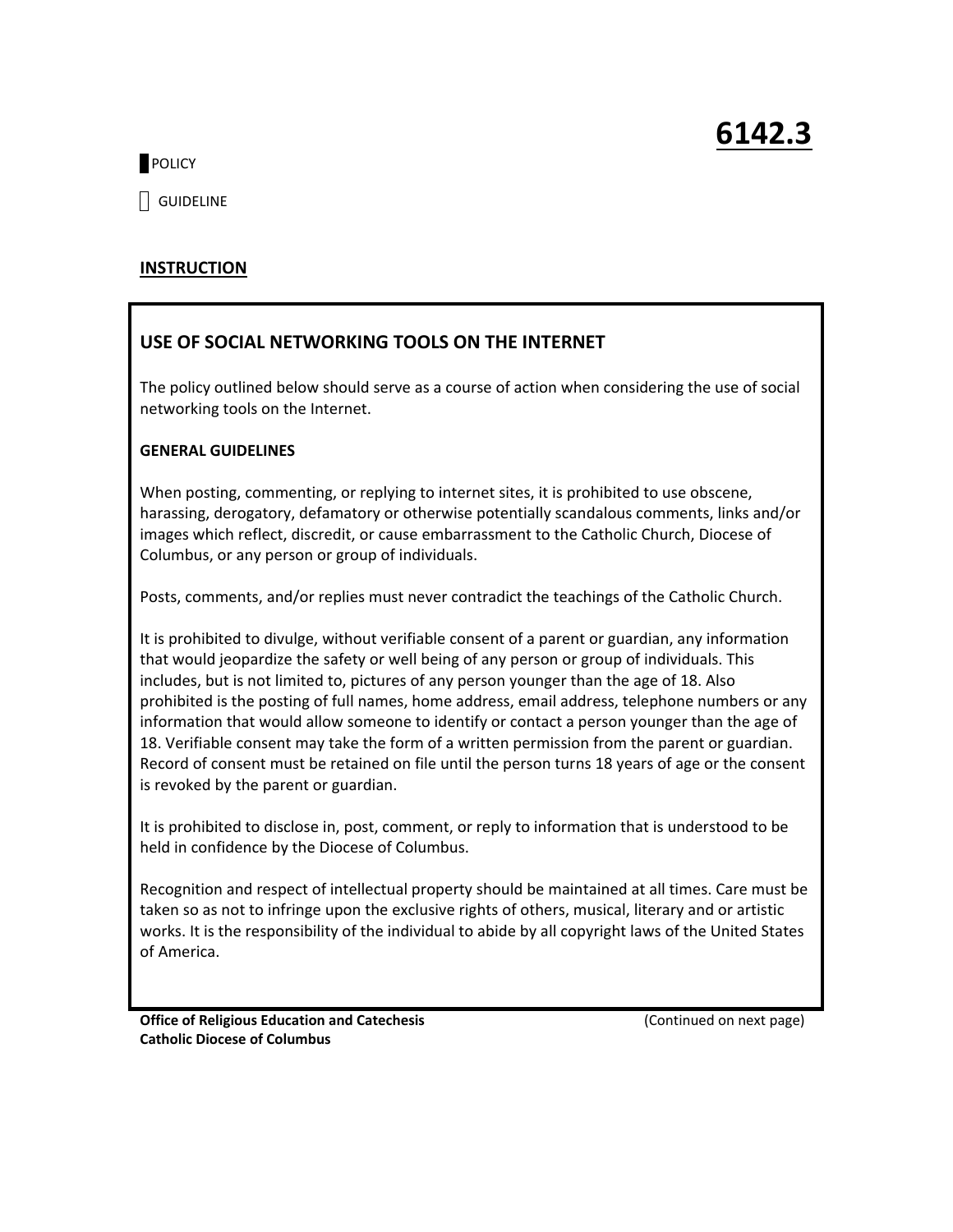## **POLICY**

GUIDELINE

(con't)

#### **INSTRUCTION**

#### **ENFORCEMENT**

Failure to comply with any of the guidelines and provisions outlined here will be grounds for disciplinary action up to and including termination. The Department for Education reserves the right to change this policy at any time and at its discretion. The interpretation and administration of this policy will be made by diocesan officials in light of changing circumstances and events.

#### **DISTINGUISHING BETWEEN MINISTRY AND PERSONAL WEBSITES**

A ministry website (MW) is a web presence created for the sole purpose of ministry for the Department for Education. This includes but is not limited to class/course, athletic, and student activity sites. Before these sites are created, permission must be obtained from the office director or administrator. If the site involves the participation of students or children, and the participation requires a username and password, the same access must be provided to the child's parent or guardian. The Department for Education must be informed of the existence of any related website and be provided a password that enables the office to view the site.

A personal website (PW) is a web presence created to share personal communication with friends and associates. **Granting access to these sites by (unrelated) children is prohibited.** Accessing personal websites during work hours is prohibited. The Department for Education reserves the right to review an employee's personal website if there are reasonable grounds for believing the guidelines are being violated.

**Office of Religious Education and Catechesis**  (Continued on next page) **Catholic Diocese of Columbus**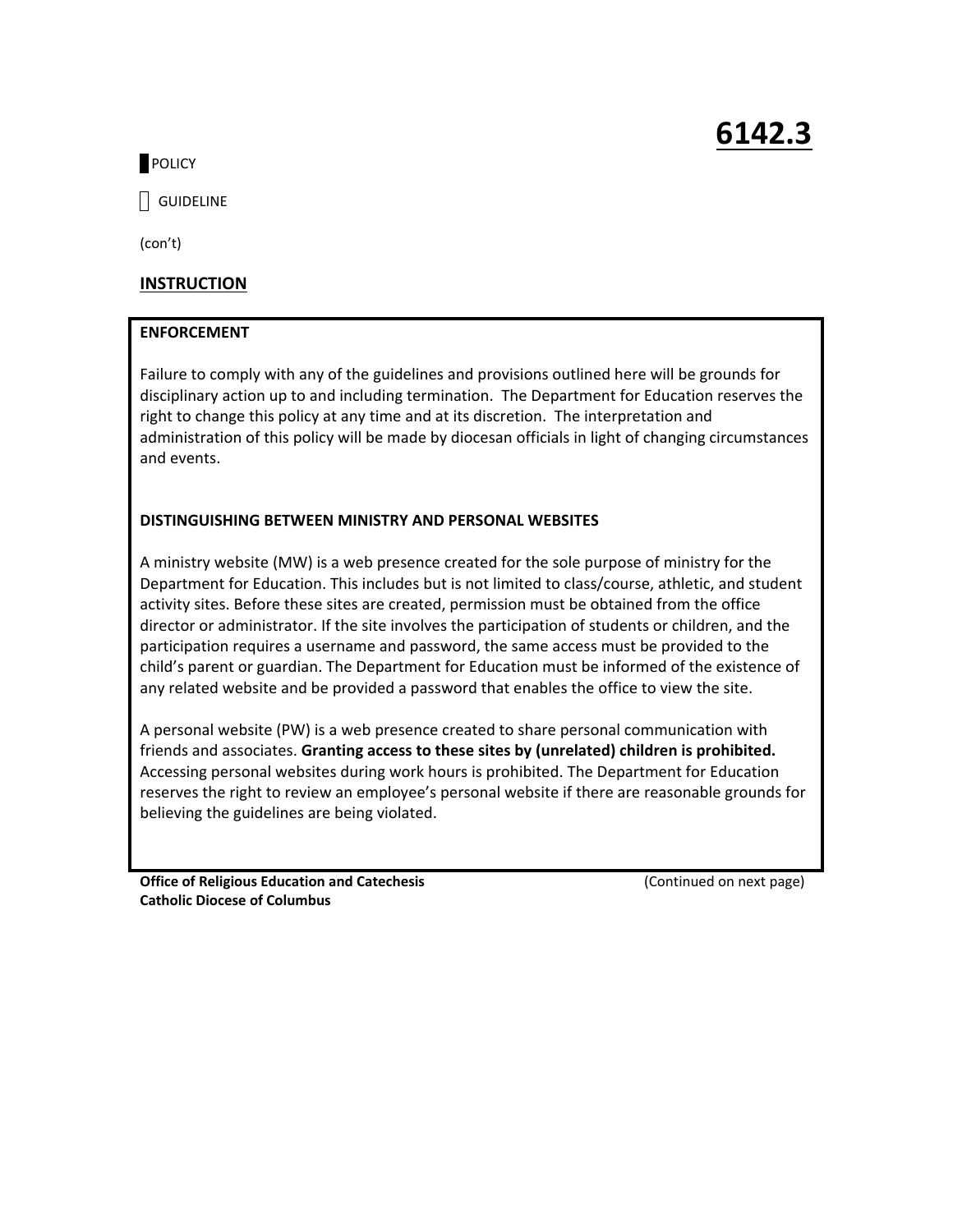## **POLICY**

GUIDELINE

(con't)

#### **INSTRUCTION**

#### **WEB 2.0 COMPONENTS**

**Second Life** – Second Life is a massive multi‐player universe (MMU) set in a 3D virtual world.

- (MW) It is prohibited to create a second life environment within or as a standalone ministry website without prior permission of the Department for Education.
- (PW) Creation and/or participation in second life sites must follow the general guidelines listed above and be consistent with the tenants of the Catholic Church.

#### **Wikis** –

- • A wiki invites all users to edit any page or to create new pages within the wiki web site, using only a (general) web browser... $<sup>1</sup>$ </sup>
- • A wiki seeks to involve the invited user in an ongoing process of creation and collaboration that constantly changes the Web site landscape.<sup>1</sup>

 1 Ward Cunningham and co‐author Bo Leuf, in the their book *The Wiki Way: quick Collaboration on the Web* 

- (MW) The creation of wikis should be limited to those situations which encourages dynamic participation and collaboration in the creation of a site that addresses a specific and predefined purpose. All wikis should be closed to the general public and serve only a predefined group.
- (PW) Creation and/or participation in wikis must follow the general guidelines listed above and be consistent with the tenants outlined in diocesan safe environment policies.

**Photo (Video) Sharing** – Photo sharing is the publishing or transfer of a user's digital photos online, thus enabling the user to share them with others (whether publicly or privately). This functionality is provided through both websites and applications that facilitate the upload and display of images. The term can also be loosely applied to the use of online photo galleries that are set up and managed by individual users, including photoblogs and YouTube.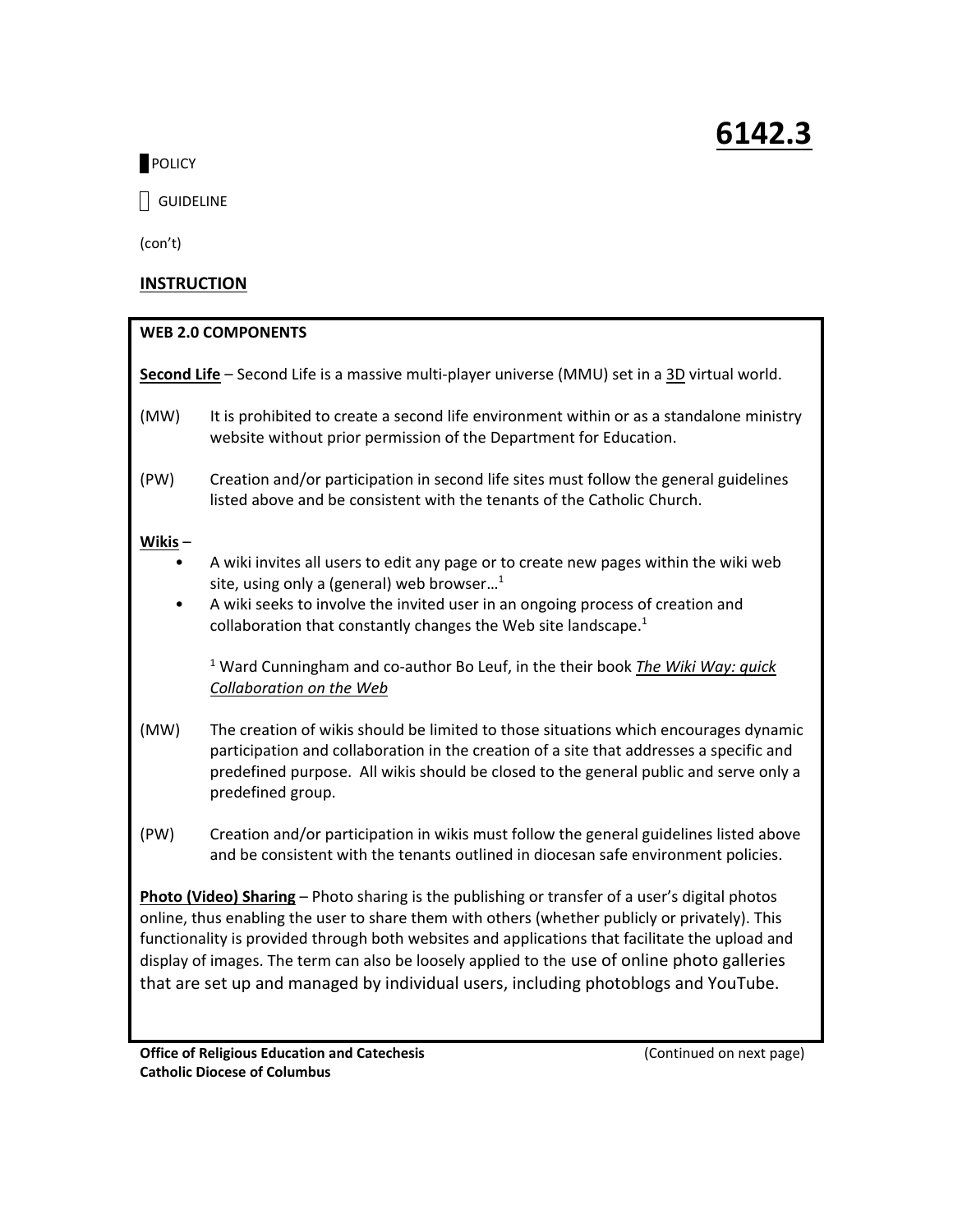## **POLICY**

|| GUIDELINE

(con't)

### **INSTRUCTION**

- (MW) Photo sharing should be limited to those images that are directly associated with the purpose of the ministry, i.e., field trip photos, facility photos, etc. Photos of individuals or small groups of individuals should be uploaded or displayed only with verifiable consent.
- (PW) Creation and/or participation in photo (video) sharing sites must follow the general guidelines listed above and be consistent with the tenants outlined in diocesan safe environment policies. Any images deemed inappropriate, independent of when they were made must be removed. Sharing images on a personal site that was created for a ministry website is prohibited. All available privacy settings should be enabled.

**Blogs** – A blog is a website where entries are written in chronological order and commonly displayed in reverse chronological order.

- (MW) Blogs are permitted as long as they are kept current and maintained on a regular basis. They are to be used as a means of sharing information (not opinions). The allowing of comments is permitted only if they are reviewed and approved by the moderator before they are posted. Comment moderation can be very time consuming and requires forethought by the individuals and their administrators impacted by this decision.
- (PW) Creation and/or participation blog sites must follow the general guidelines listed above and be consistent with the tenets outlines in diocesan safe environment policies. If comments are permitted, the user must review the site daily so as to not allow violation of the guidelines by others. The employee is required to put the following notice in a reasonably prominent place on the site:

*"The views expressed on this website are mine alone and do not necessarily reflect the views of my employer."* 

**Office of Religious Education and Catechesis**  (Continued on next page) **Catholic Diocese of Columbus**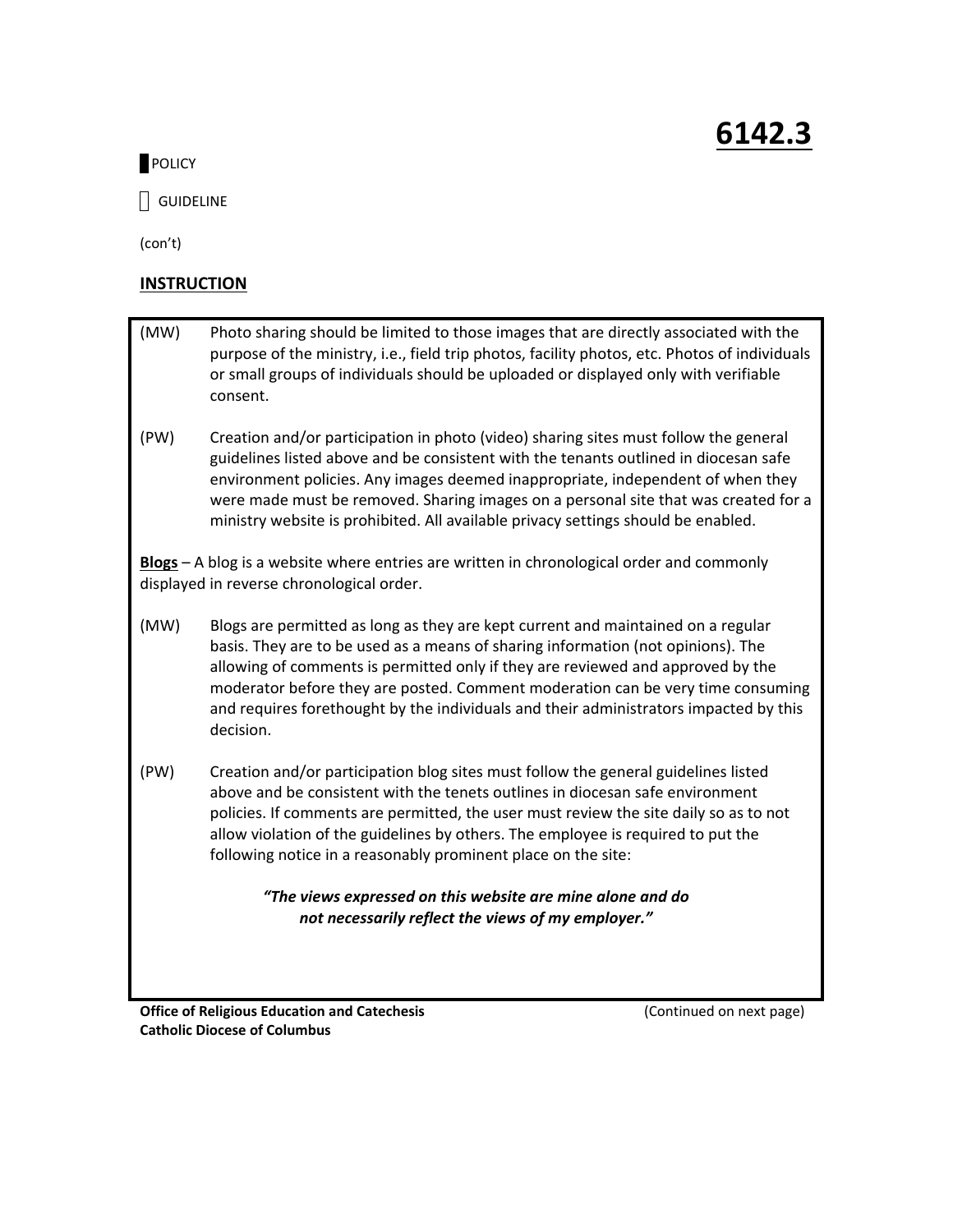## **POLICY**

GUIDELINE

(con't)

### **INSTRUCTION**

**Podcast** – a podcast is a digital media file, or a series of such files, that is distributed over the internet using syndication feeds for playback on portable media players and personal computers. A podcast is a specific type of webcast which, like "radio," can mean either the content itself or the method by which it is syndicated; the latter is also termed podcasting.

- (MW) Podcasts are permitted when they are in compliance with the general guidelines established by the Diocese of Columbus
- (PW) Creation of podcasts must follow the general guidelines listed above and be consistent with the tenants outlined in diocesan safe environment policies.

**Social Networking** – refers to a website(s) in which users can add individuals as "friends" and send them messages and update their profiles to notify "friends" about themselves. Additionally, users can join networks organized by workplace, school, or college. Facebook allows anyone who declares themselves to be aged 13 or older to become a member of the website.

Social networking websites allow users to create and customize their own profiles with photos, videos, and information about themselves. "Friends" can browse the profiles of other friends and writes messages on their pages.

As in the case with Facebook, the profile has a "wall" where friends can post comments. Because the wall is viewable by the user's friends, wall postings are basically a public conversation. Therefore, it is usually best not to write personal messages on your friends' walls. Instead, you can send a person a private message, which will show up in his or her private *inbox*, similar to an e‐mail message.

Facebook provides an easy way for friends to keep in touch and for individuals to have a presence on the Web without needing to build a website. Facebook allows each user to set privacy settings.

It is incumbent upon employees of the diocese who consider using this type of Web presence to learn of the limitations and security risks inherent in this type of site. Recent concerns of Facebook include, but are not limited to: